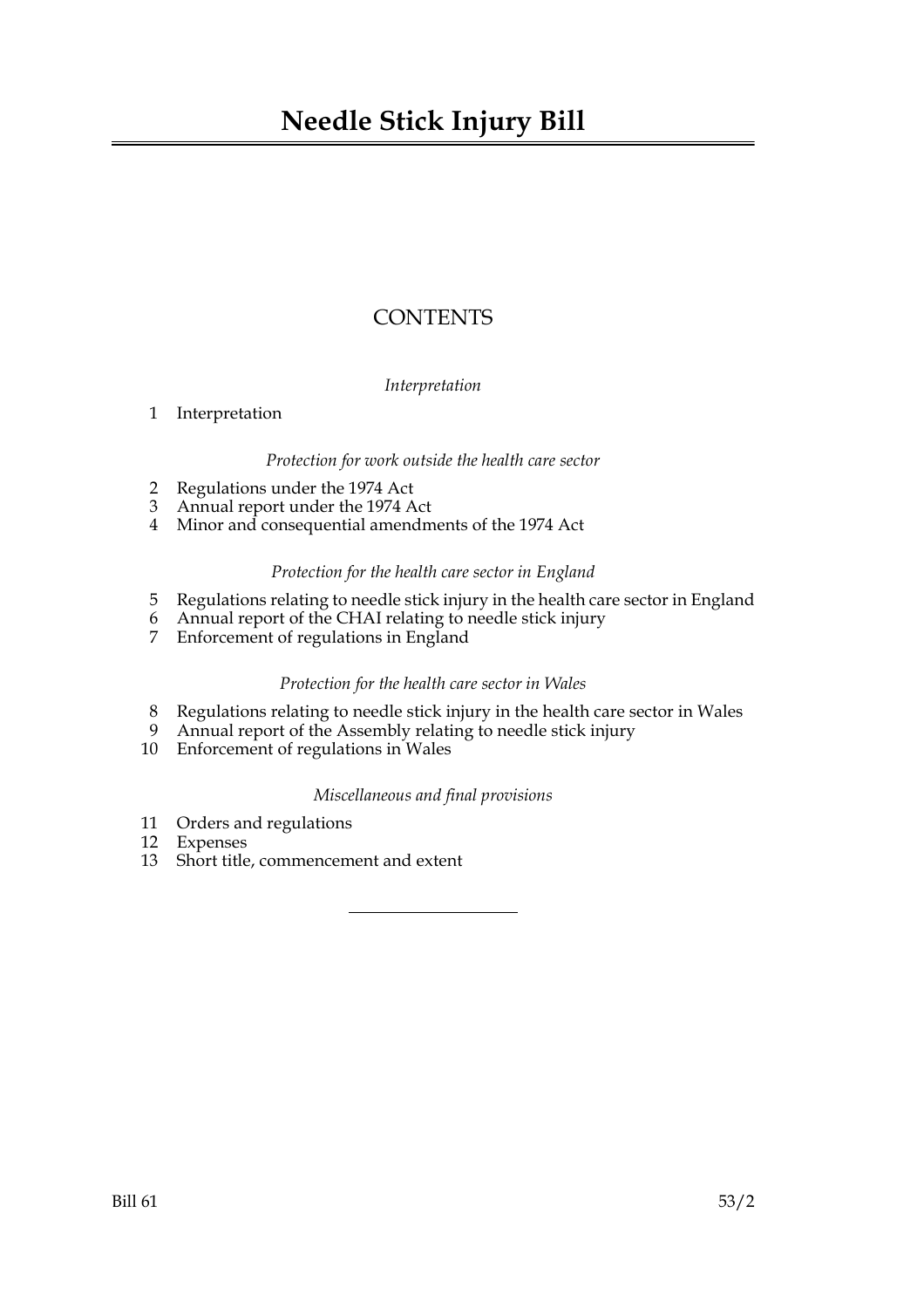# A **BILL**

#### TO

Make provision about the protection from needle stick injury and resulting infections of persons employed in the health care sector and of other persons engaged in activities at work which carry a significant risk of such injuries and infections; to establish requirements relating to the recording and publication of information about such injuries and infections; to establish standards relating to the supply and use of certain equipment for work which carries a significant risk of such injury and infections; and for connected purposes.

E IT ENACTED by the Queen's most Excellent Majesty, by and with the advice and consent of the Lords Spiritual and Temporal, and Commons, in this present **B** E IT ENACTED by the Queen's most Excellent Majesty, by and with consent of the Lords Spiritual and Temporal, and Commons, Parliament assembled, and by the authority of the same, as follows:

#### *Interpretation*

#### **1 Interpretation**

|  | In this Act- |
|--|--------------|
|--|--------------|

"the 1974 Act" means the Health and Safety at Work etc. Act 1974 (c. 37); "the Assembly" means the National Assembly for Wales; "the CHAI" means the Commission for Healthcare Audit and Inspection;

- "the Commission" means the Health and Safety Commission;
- "English NHS bodies" has the same meaning as in Part 2 of the Health and Social Care (Community Health and Standards) Act 2003 (c. 00);
- "equipment" includes devices which may be used in place of needle sticks in use and which are designed to reduce the risk of needle stick injury; "the Executive" means the Health and Safety Executive; *10*
- "independent hospitals", "independent clinics" and "independent medical agencies" have the same meaning as in section 2 of the Care Standards Act 2000 (c. 14);

"needle stick" means—

(a) a hypodermic syringe, or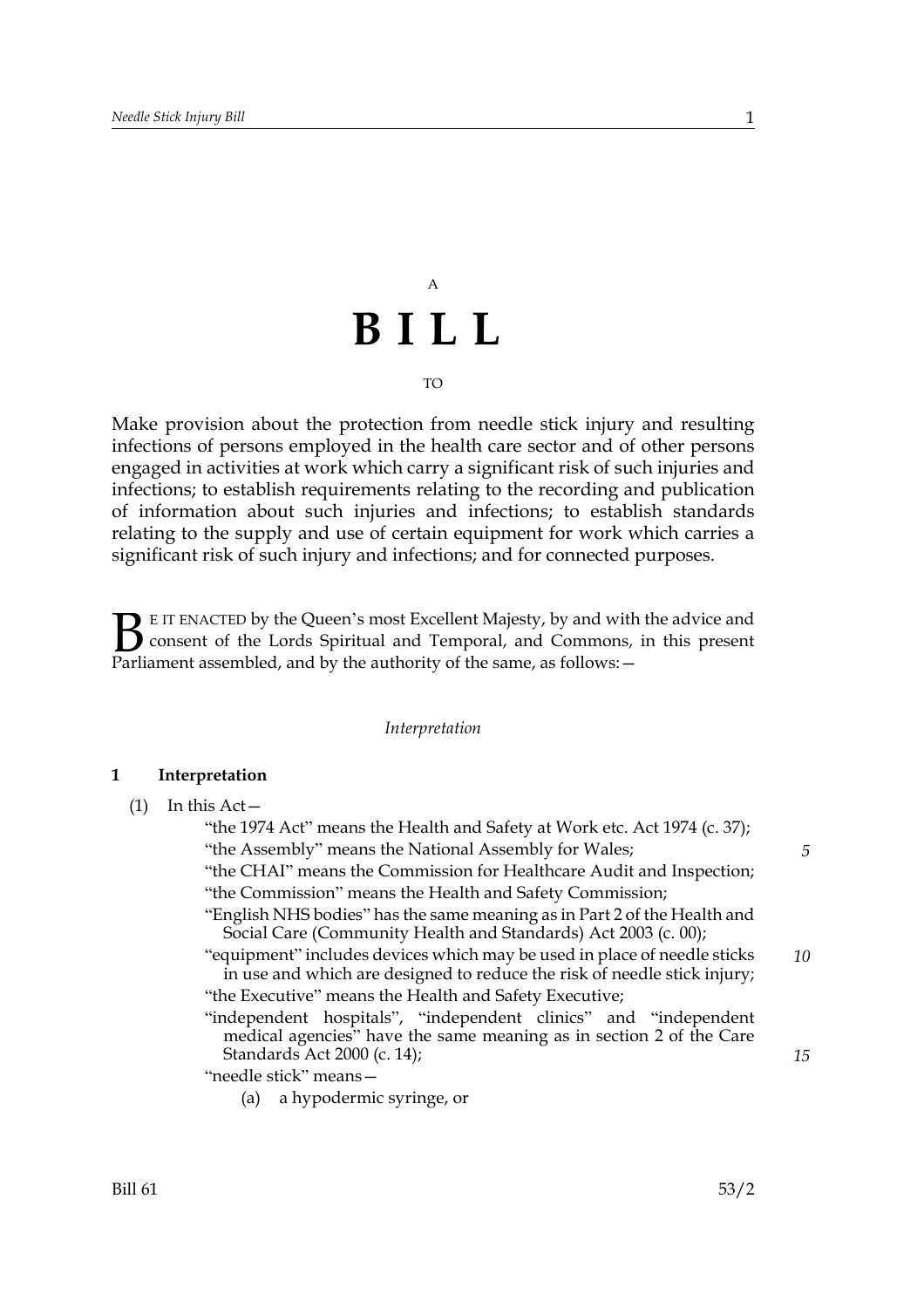- (b) such other type of needle for surgical or medical use as may be prescribed for the purposes of this section by order made by the Secretary of State;
- "needle stick injury" means a break in the skin of a person caused by a needle stick other than such a break which was caused for the purposes of surgical or medical treatment;

"Welsh NHS bodies" has the same meaning as in Part 2 of the Health and Social Care (Community Health and Standards) Act 2003 (c. 00).

- (2) For the purposes of this Act, "the health care sector" is composed of  $-$ 
	- (a) English NHS bodies,
	- (b) Welsh NHS bodies,
	- (c) bodies specified in section 5(4), and
	- (d) bodies specified in section 8(4).

*Protection for work outside the health care sector*

#### **2 Regulations under the 1974 Act**

- (1) The 1974 Act shall be amended as follows.
- (2) After section 15 (health and safety regulations), there shall be inserted—

#### **"15A Regulations relating to needle stick injury**

- (1) For the purpose of protecting persons engaged in work other than in the health care sector which carries a significant risk of needle stick injury and resulting infections, the Commission may make regulations under subsections (2) to (4). *20*
- (2) Regulations under this subsection may designate any trade, business or other undertaking (whether for profit or not) which is not in the health care sector as carrying a significant risk of needle stick injury and resulting infections. *25*
- (3) Regulations under this subsection may require a responsible person in any trade, business or other undertaking designated by regulations under subsection (2)—
	- (a) within a period of time specified in the regulations under this subsection, to report to the Executive any needle stick injury in respect of which they are the responsible person, including the circumstances of that injury; *30*
	- (b) to keep a record of any infection which may have arisen from an injury reportable under regulations under this subsection; and
	- (c) to provide the Executive upon request with a report on the content of records kept in accordance with regulations under this subsection.
- (4) Regulations under this subsection may require a responsible person in any trade, business or other undertaking designated by regulations under subsection (2) to comply with standards specified in regulations under this subsection relating to—
	- (a) the manufacture, distribution, storage and disposal of needle sticks; and

*10*

*5*

*15*

*35*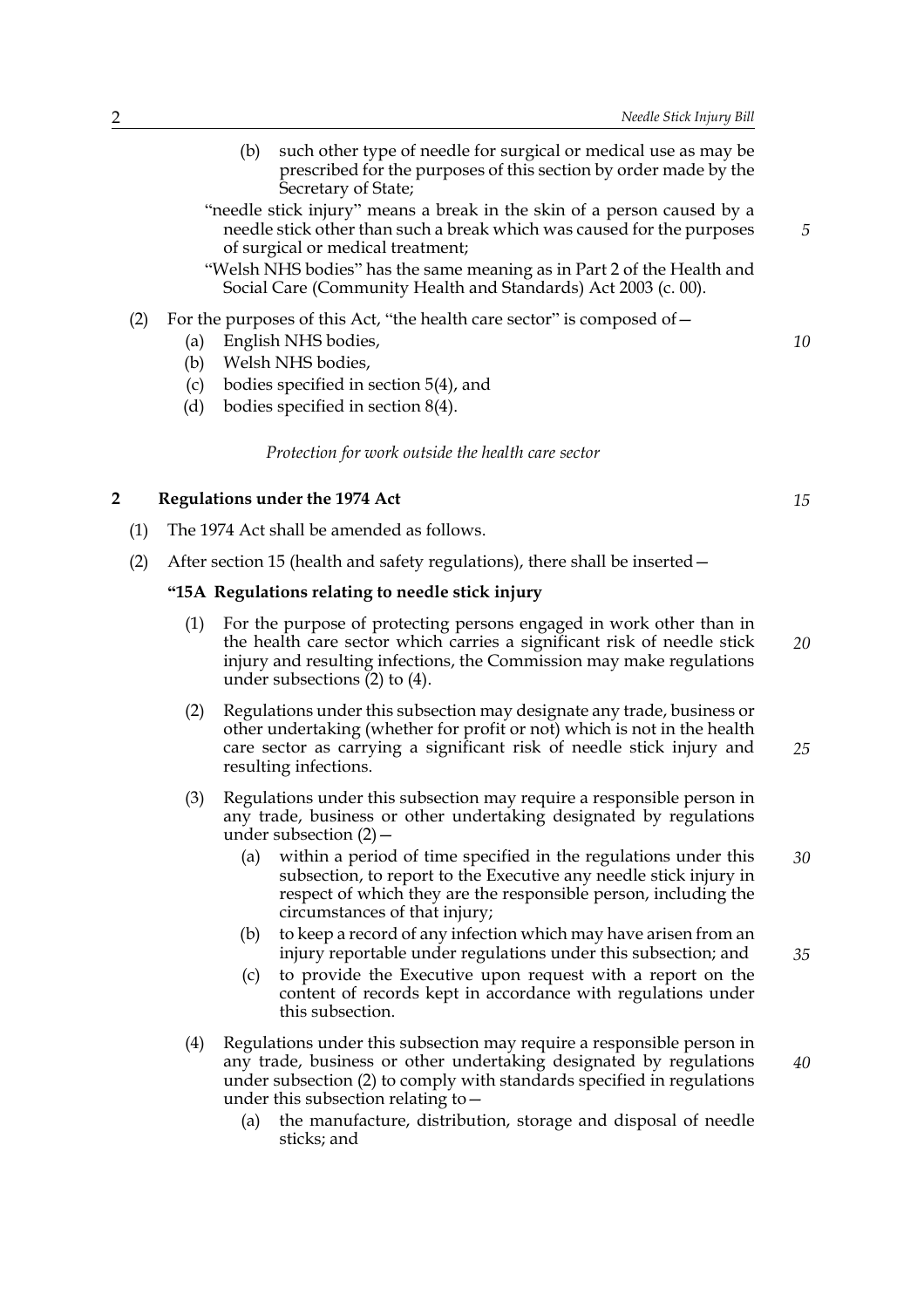- (b) the use of equipment which may, in the opinion of the Commission, reduce the risk of needle stick injury.
- (5) For the purposes of this section "the responsible person" means—
	- (a) in the case of an injury to an employee reportable under regulations under subsection (3), his employer; and
	- (b) in any other case, the person for the time being having control of the premises in connection with the carrying on by him of any trade, business or other undertaking designated by regulations under subsection (2) at which, or in connection with the work at which, the injury reportable under regulations under subsection (3) happened. *10*
- (6) For the purposes of this Act, regulations made under this section shall be treated as health and safety regulations within the meaning given in section 15(1)."
- (3) After section 50 (regulations under the relevant statutory provisions), there shall be inserted— *15*

#### **"50A Regulations made by the Commission under section 15A**

- (1) This section applies to any power of the Commission to make regulations under section 15A.
- (2) The powers to which this section applies shall be exercisable by statutory instrument, and the Statutory Instruments Act 1946 (c. 36) is to apply in relation to those powers as if the Commission were a Minister of the Crown. *20*
- (3) Where an instrument made under a power to which this section applies falls to be laid before Parliament, the Commission must, immediately after the instrument is made, send it to the Secretary of State for laying by him. *25*
- (4) Before making any regulations under a power to which this section applies, the Commission must—
	- (a) give a notice of their proposal to do so to  $-$ 
		- (i) the Secretary of State;
		- (ii) the National Assembly for Wales;
		- (iii) the CHAI;
		- (iv) such other bodies or persons, if any, as the Commission is required to consult under this subsection by virtue of directions given to it by the Secretary of State; and
		- (v) such other persons representative of the persons appearing to the Commission to be likely to be affected by the implementation of the proposal as the Commission thinks fit;
	- (b) publish notice of the proposal in such manner as the Commission considers appropriate for bringing it to the attention of the persons who, in the Commission's opinion, are likely to be affected by it and are not given notice by virtue of paragraph (a); and
	- (c) consider any representations that are made to the Commission, before the time specified in the notice.

*5*

*35*

*30*

*40*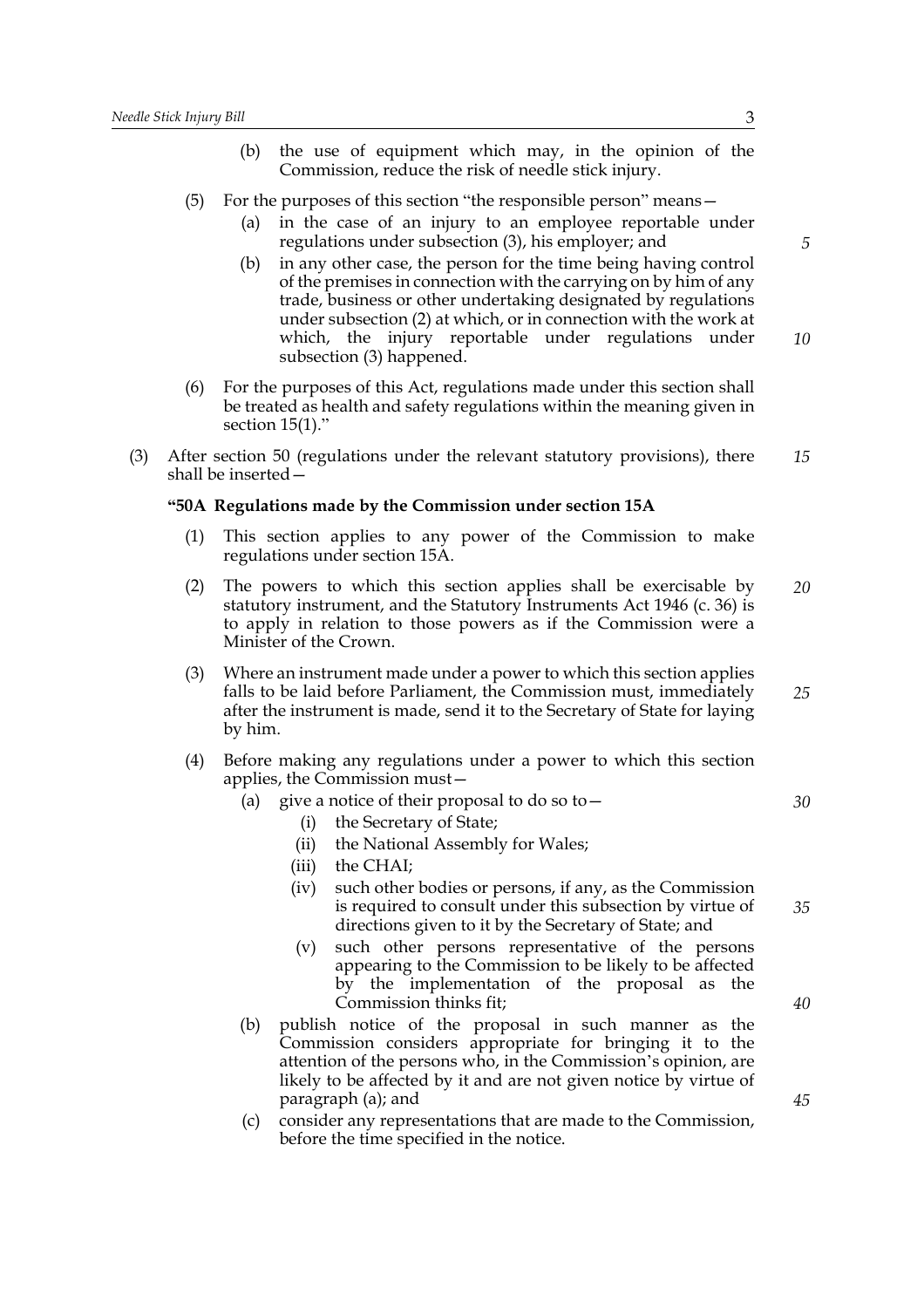(5) A notice for the purposes of subsection (4) must—

- (a) state that the Commission propose to make the regulations in question;
- (b) set out the general effect of the regulations;
- (c) specify an address from which a copy of the proposed regulations may be obtained; and
- (d) specify a time before which any representations with respect to the proposal must be made to the Commission.
- (6) The time specified for the purposes of subsection  $(5)(d)$  must be a time before the end of the period of one month beginning with the day after the latest day on which the notice is given or published for the purposes of subsection (4). *10*
- (7) Every power of the Commission to which this section applies includes power—
	- (a) to make provision subject to such exemptions and exceptions as the Commission thinks fit; and *15*
	- (b) to make such incidental, supplemental, consequential and transitional provision as the Commission thinks fit.
- (8) The Documentary Evidence Act 1868 (c. 37) (proof of orders and regulations etc.) shall have effect as if—
	- (a) the Commission were included in the first column of the Schedule to that Act;
	- (b) the Commission and persons authorised to act on the Commission's behalf were mentioned in the second column of that Schedule."

#### **3 Annual report under the 1974 Act**

- (1) The 1974 Act shall be amended as follows.
- (2) After section 50A (which is inserted by section 2 of this Act), there shall be inserted—

#### **"50B Annual report of the Commission relating to needle stick injury**

- (1) It shall be the duty of the Commission to make an annual report to the Secretary of State relating to the performance of the functions of the Commission and of the Executive under sections 15A and 50A of this Act.
- (2) Each report under this section shall contain an account of  $-$ 
	- (a) the incidence of needle stick injuries and infections arising from such injuries derived from information provided to the Executive in accordance with regulations under section 15A(3);
	- (b) compliance with regulations made under section 15A;
	- (c) any investigations or inquiries conducted under section 14 relating to needle stick injury; *40*
	- (d) measures taken by the Commission and the Executive to reduce the risk and incidence of needle stick injuries and infections arising from such injuries.
- (3) In preparing each report under this section, the Commission shall consult the CHAI and the National Assembly for Wales and shall *45*

*20*

*25*

*5*

*30*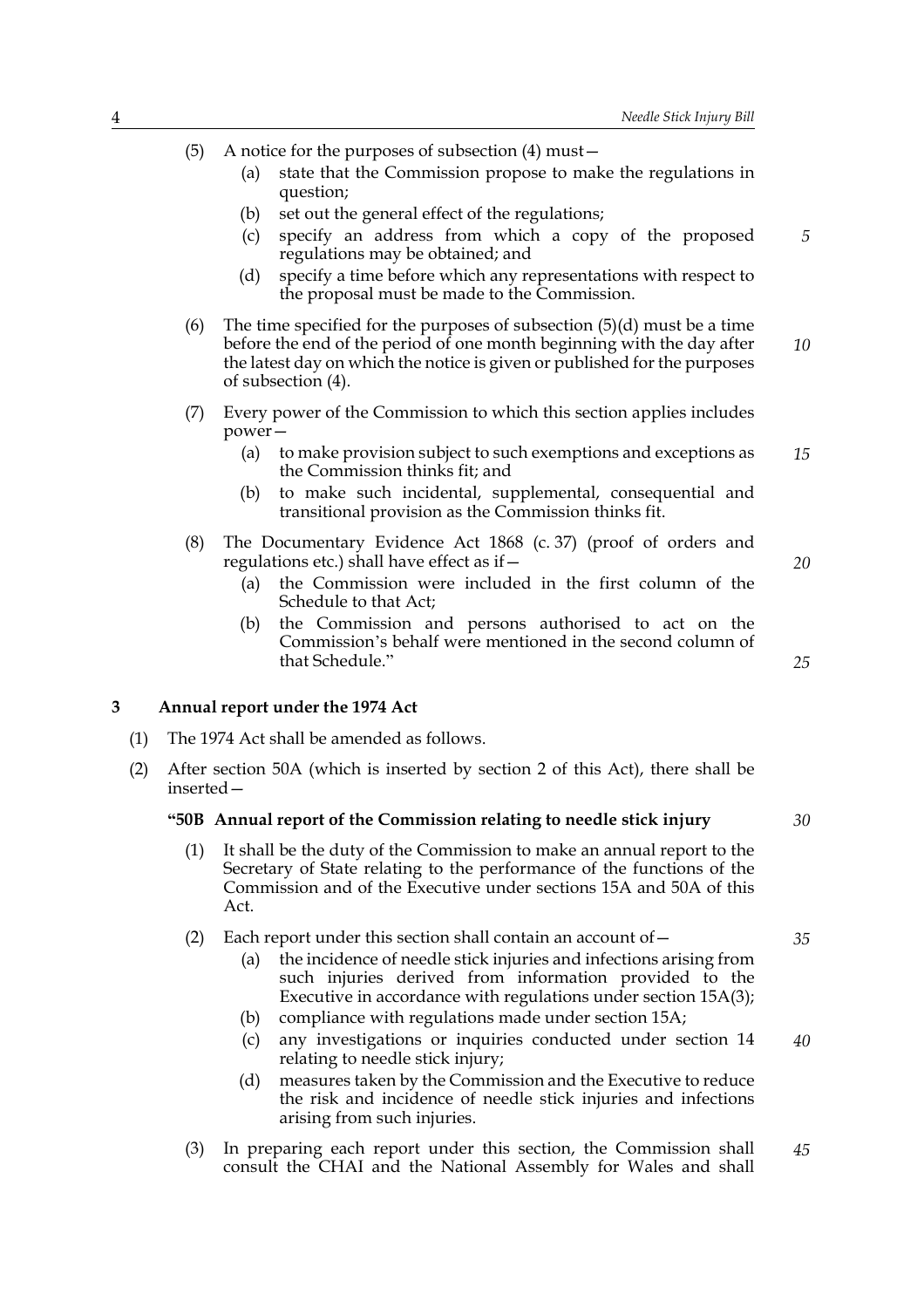endeavour, so far as is practicable, to co-ordinate the preparation of the Commission's report with the preparation of the reports to be made by the CHAI under section 6 of the Needle Stick Injury Act 2003 and by the National Assembly for Wales under section 9 of that Act.

- (4) The first report under this section shall relate to the period beginning with the date on which the first regulations made under section 15A(3) come into force and ending on 31 March thereafter.
- (5) Each subsequent report under this section shall relate to a period of twelve months beginning on 1 April.
- (6) The Secretary of State shall lay before each House of Parliament a copy of each report made to him in pursuance of this section." *10*
- (3) In paragraph 15 of Schedule 2 (annual report of the Commission), after the word "functions" there shall be inserted the words "(other than the Commission's functions under sections 15A, 50A and 50B of this Act)".

#### **4 Minor and consequential amendments of the 1974 Act**

(1) The 1974 Act shall be amended as follows.

| (2) In section 53(1) of the 1974 Act (general interpretation of Part 1), at the |
|---------------------------------------------------------------------------------|
| appropriate place in alphabetical order, there shall be inserted -              |

""the CHAI" means the Commission for Healthcare Audit and Inspection; "equipment" includes devices which may be used in place of needle sticks in use and which are designed to reduce the risk of needle stick injury; "the health care sector" shall have the same meaning as in section 1 of the Needle Stick Injury Act 2003; *20*

"needle stick" means—

- (a) a hypodermic syringe, or
- (b) such other type of needle for surgical or medical use as may be prescribed for the purposes by order made under section 1 of the Needle Stick Injury Act 2003;

"needle stick injury" means a break in the skin of a person caused by a needle stick which was not caused for surgical or medical treatment;".

- (3) After section 84(1) of the 1974 Act (extent), there shall be inserted—
	- "(1A) Sections 15A, 50A and 50B extend to England and Wales only."

*Protection for the health care sector in England*

#### **5 Regulations relating to needle stick injury in the health care sector in England**

- (1) For the purpose of protecting persons engaged in work in the health care sector in England from needle stick injury and resulting infections, the Secretary of State may make regulations under subsections (2) and (3). *35*
- (2) Regulations under this subsection may require English NHS bodies and bodies specified in subsection  $(4)$  –
	- (a) within a period of time specified in the regulations under this subsection, to report to the CHAI any needle stick injury for which they are the responsible body, including the circumstances of that injury; *40*

*5*

*15*

*25*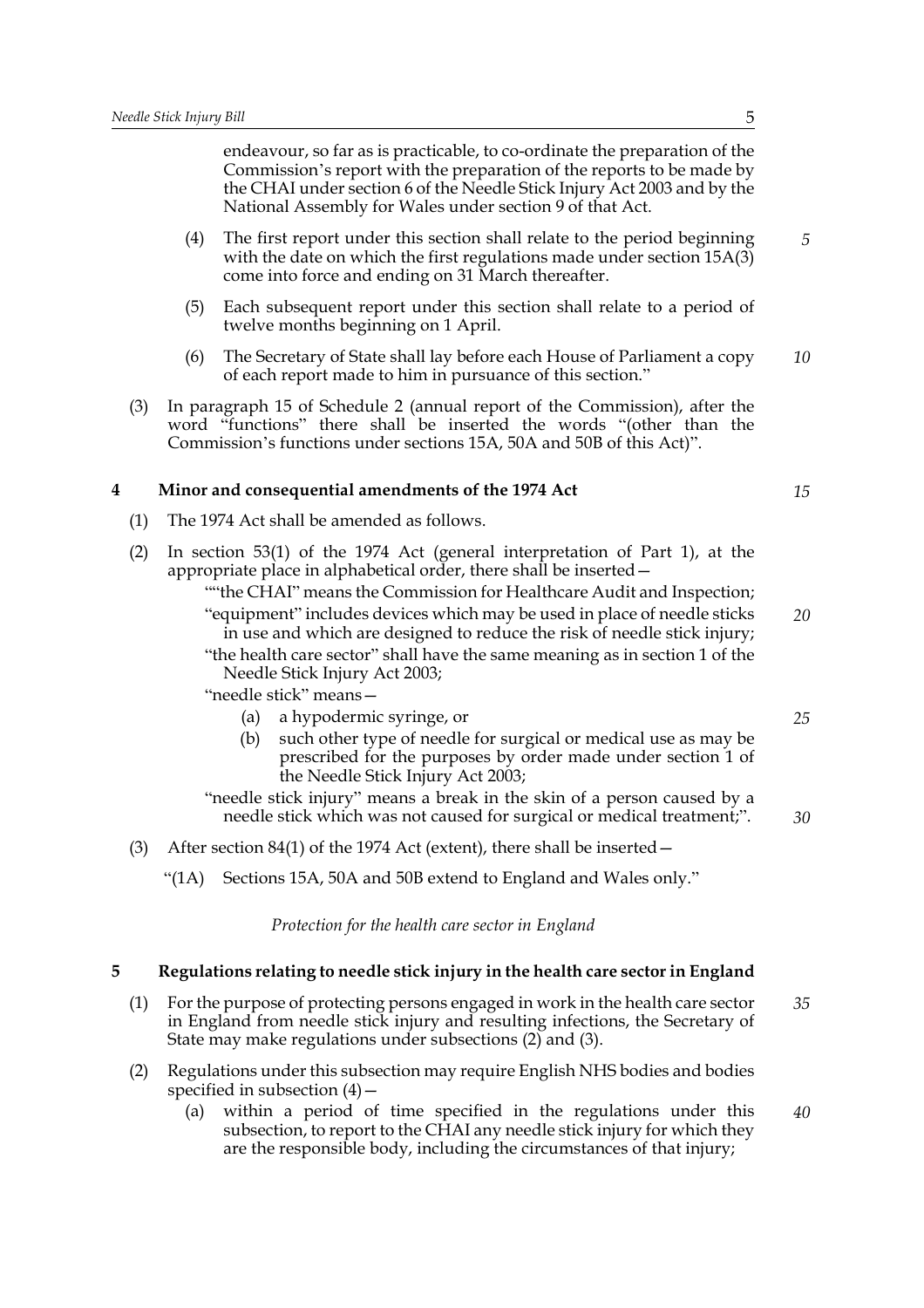- (b) to keep a record of any infection which may have arisen from an injury reportable under regulations under this subsection; and
- (c) to provide the CHAI upon request with a report on the content of records kept in accordance with regulations under this subsection.
- (3) Regulations under this subsection may require English NHS bodies and bodies specified in subsection (4) to comply with standards specified in regulations under this subsection relating to—
	- (a) the manufacture, distribution, storage and disposal of needle sticks; and
	- (b) the use of equipment which may, in the opinion of the Secretary of State, reduce the risk of needle stick injury. *10*
- (4) The bodies specified in this subsection are—
	- (a) independent hospitals;
	- (b) independent clinics; and
	- (c) independent medical agencies

for whom the CHAI is the registration authority under the Care Standards Act 2000 (c. 14).

- (5) In this section "the responsible body" means—
	- (a) the body within whose premises the injury occurred, or
	- (b) (in the case of an injury which occurred in the health care sector in England outside premises of a body subject to regulations under subsection (2)), the body having control of the work in connection with which the injury occurred. *20*
- (6) Before making regulations under this section, the Secretary of State shall consult—
	- (a) the Assembly,
	- (b) the CHAI, and
	- (c) the Commission.

#### **6 Annual report of the CHAI relating to needle stick injury**

- (1) It shall be the duty of the CHAI to make an annual report to the Secretary of State relating to the performance of the functions of the CHAI under this Act. *30*
- (2) Each report under this section shall contain—
	- (a) an account of the incidence of needle stick injuries and infections arising from such injuries derived from information provided to the CHAI in accordance with regulations under section 5(2);
	- (b) an account of compliance with regulations made under section 5;
	- (c) any recommendations of the CHAI relating to measures that might be taken to reduce the risk and incidence of needle stick injuries and infections arising from such injuries.
- (3) In preparing each report under this section, the CHAI shall consult the Commission and the Assembly and shall endeavour, so far as is practicable, to co-ordinate the preparation of the CHAI's report with the preparation of the reports to be made by the Commission under section 50B of the 1974 Act and by the Assembly under section 9 of this Act. *40*

*15*

*5*

*25*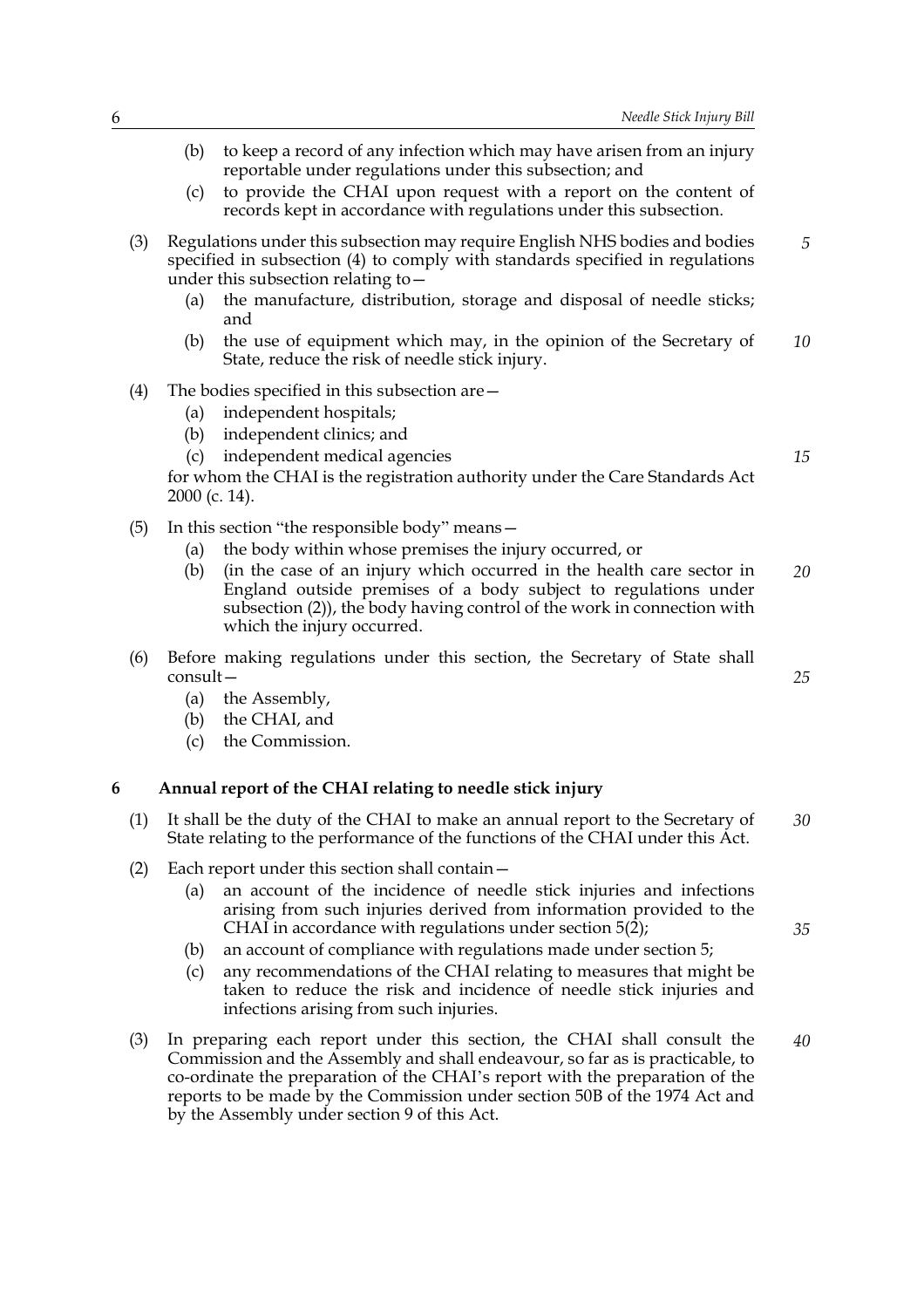- (4) The first report under this section shall relate to the period beginning with the date on which the first regulations made under section 5(2) come into force and ending on 31 March thereafter.
- (5) Each subsequent report under this section shall relate to a period of twelve months beginning on 1 April.
- (6) The Secretary of State shall lay before each House of Parliament a copy of each report made to him in pursuance of this section.

#### **7 Enforcement of regulations in England**

- (1) The provisions of sections 31 and 32 of the Care Standards Act 2000 (c. 14) (inspection by persons authorised by registration authority) shall apply to functions of the CHAI under regulations made under section 5 of this Act in respect of the bodies specified in subsection (4) of that section as if those functions were functions under Part 2 of that Act.
- (2) The provisions of Chapter 2 of Part 2 of the Health and Social Care (Community Health and Standards) Act 2003 (c. 00) (NHS health care: functions of CHAI) shall apply to functions of the CHAI under regulations made under section 5 in respect of English NHS bodies.
- (3) Regulations under section 5 may provide that a contravention of or failure to comply with any specified provision of the regulations shall be an offence.
- (4) A person guilty of an offence under the regulations shall be liable on summary conviction to a fine not exceeding level 4 on the standard scale.
- (5) Proceedings in respect of an offence under regulations under section 5 shall not, without the written consent of the Attorney General, be taken by any person other than the CHAI.
- (6) The provisions of section 30 of the Care Standards Act 2000 (offences by bodies corporate) shall apply to offences committed by a body corporate under regulations under section 5 of this Act. *25*

#### *Protection for the health care sector in Wales*

#### **8 Regulations relating to needle stick injury in the health care sector in Wales**

- (1) For the purpose of protecting persons engaged in work in the health care sector in England from needle stick injury and resulting infections, the Assembly may make regulations under subsections (2) and (3). *30*
- (2) Regulations under this subsection may require Welsh NHS bodies and bodies specified in subsection  $(4)$  –
	- (a) within a period of time specified in the regulations under this subsection, to report to the Assembly any needle stick injury for which they are the responsible body, including the circumstances of that injury; *35*
	- (b) to keep a record of any infection which may have arisen from an injury reportable under regulations under this subsection; and
	- (c) to provide the Assembly upon request with a report on the content of records kept in accordance with regulations under this subsection.

*5*

*15*

*10*

*20*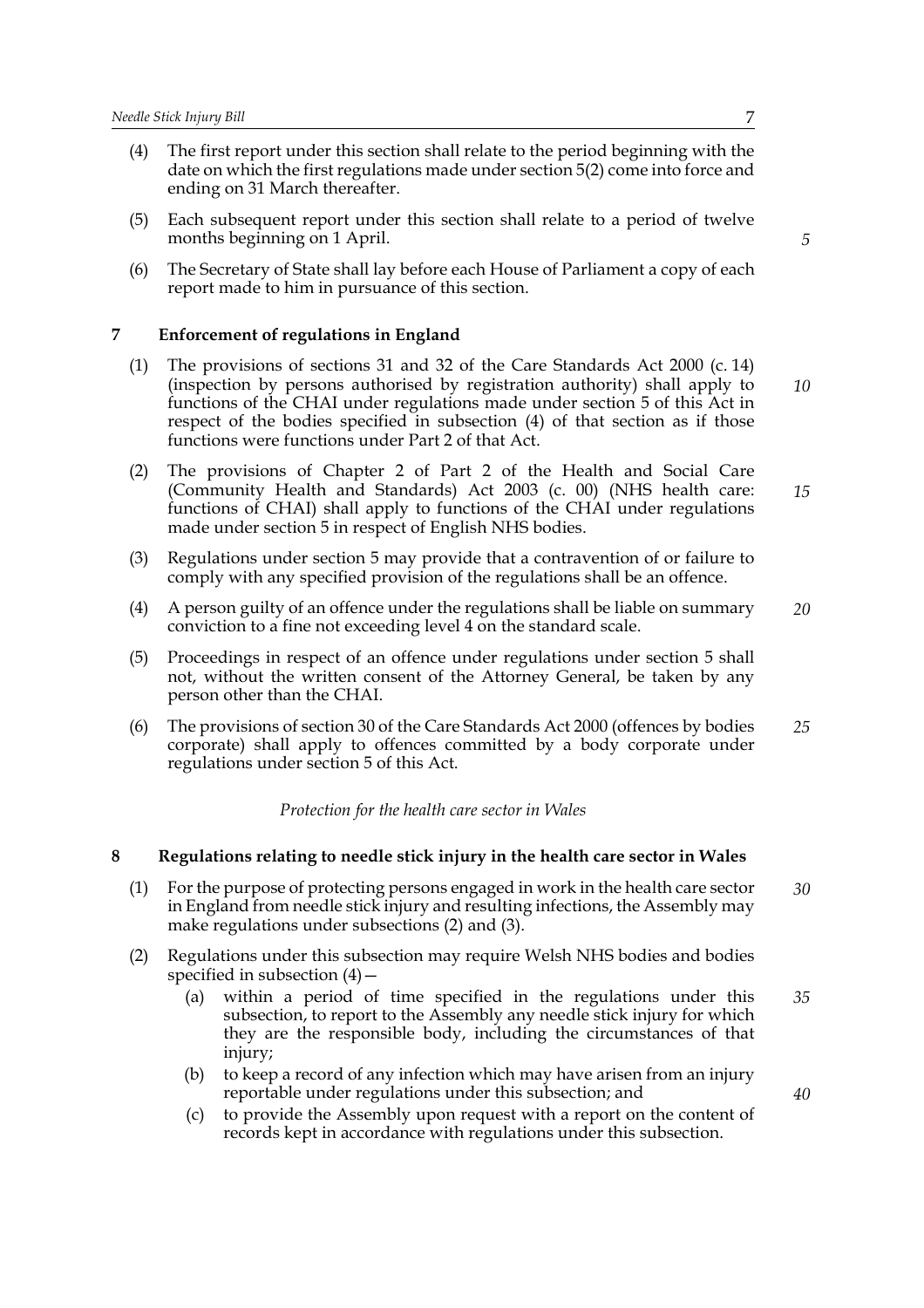|   | Regulations under this subsection may require Welsh NHS bodies and bodies<br>(3)<br>specified in subsection (4) to comply with standards specified in regulations<br>under this subsection relating to $-$ |                   |                                                                                                                                                                                                                                                                                                                                                                                                                                                                             |    |
|---|------------------------------------------------------------------------------------------------------------------------------------------------------------------------------------------------------------|-------------------|-----------------------------------------------------------------------------------------------------------------------------------------------------------------------------------------------------------------------------------------------------------------------------------------------------------------------------------------------------------------------------------------------------------------------------------------------------------------------------|----|
|   |                                                                                                                                                                                                            | (a)               | the manufacture, distribution, storage and disposal of needle sticks;<br>and                                                                                                                                                                                                                                                                                                                                                                                                | 5  |
|   |                                                                                                                                                                                                            | (b)               | the use of equipment which may, in the opinion of the Assembly,<br>reduce the risk of needle stick injury.                                                                                                                                                                                                                                                                                                                                                                  |    |
|   | (4)                                                                                                                                                                                                        | (a)<br>(b)<br>(c) | The bodies specified in this subsection are-<br>independent hospitals;<br>independent clinics; and<br>independent medical agencies<br>for whom the Assembly is the registration authority under the Care Standards<br>Act 2000 (c. 14).                                                                                                                                                                                                                                     | 10 |
|   | (5)                                                                                                                                                                                                        | (a)<br>(b)        | In this section "the responsible body" means -<br>the body within whose premises the injury occurred, or<br>(in the case of an injury which occurred in the health care sector in<br>Wales outside premises of a body subject to regulations under<br>subsection (2)), the body having control of the work in connection with<br>which the injury occurred.                                                                                                                 | 15 |
|   | (6)                                                                                                                                                                                                        | (a)<br>(b)<br>(c) | Before making regulations under this section, the Assembly shall consult -<br>the Secretary of State,<br>the CHAI, and<br>the Commission.                                                                                                                                                                                                                                                                                                                                   | 20 |
|   |                                                                                                                                                                                                            |                   |                                                                                                                                                                                                                                                                                                                                                                                                                                                                             |    |
| 9 |                                                                                                                                                                                                            |                   | Annual report of the Assembly relating to needle stick injury                                                                                                                                                                                                                                                                                                                                                                                                               |    |
|   | (1)                                                                                                                                                                                                        |                   | It shall be the duty of the Assembly to prepare and publish an annual report<br>relating to the performance of the functions of the Assembly under this Act.                                                                                                                                                                                                                                                                                                                | 25 |
|   | (2)                                                                                                                                                                                                        | (a)<br>(b)<br>(c) | Each report under this section shall contain -<br>an account of the incidence of needle stick injuries and infections<br>arising from such injuries derived from information provided to the<br>Assembly in accordance with regulations under section $8(2)$ ;<br>an account of compliance with regulations made under section 8;<br>measures taken by the Assembly to reduce the risk and incidence of<br>needle stick injuries and infections arising from such injuries. | 30 |
|   | (3)                                                                                                                                                                                                        |                   | In preparing each report under this section, the Assembly shall consult the<br>Commission and the CHAI and shall endeavour, so far as is practicable, to co-<br>ordinate the preparation of the Assembly's report with the preparation of the<br>reports to be made by the Commission under section 50B of the 1974 Act and<br>by the CHAI under section 6 of this Act.                                                                                                     | 35 |
|   | (4)                                                                                                                                                                                                        |                   | The first report under this section shall relate to the period beginning with the<br>date on which the first regulations made under section $8(2)$ come into force and<br>ending on 31 March thereafter.                                                                                                                                                                                                                                                                    | 40 |
|   | (5)                                                                                                                                                                                                        |                   | Each subsequent report under this section shall relate to a period of twelve<br>months beginning on 1 April.                                                                                                                                                                                                                                                                                                                                                                |    |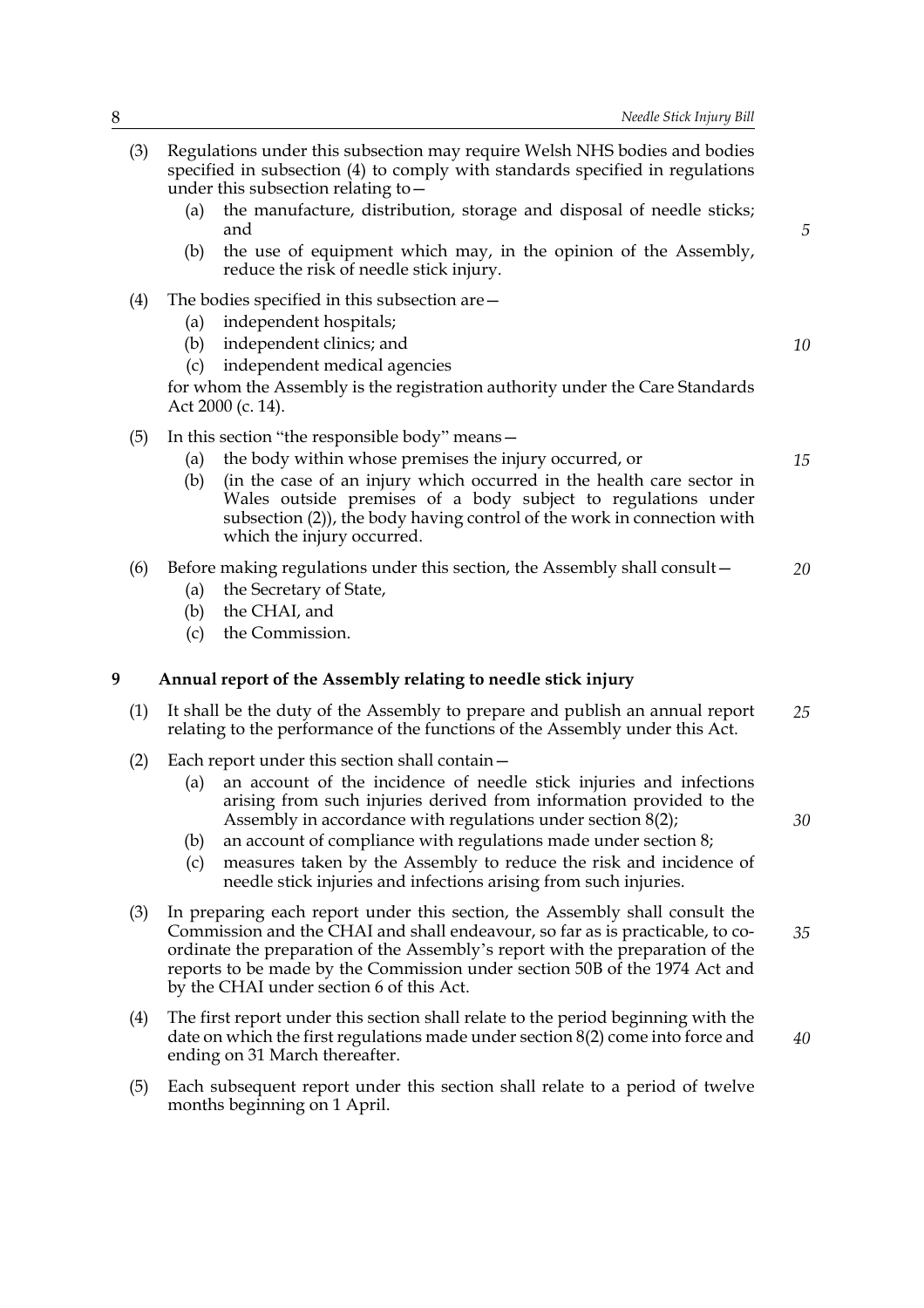#### **10 Enforcement of regulations in Wales**

- (1) The provisions of sections 31 and 32 of the Care Standards Act 2000 (c. 14) (inspection by persons authorised by registration authority) shall apply to functions of the Assembly under regulations made under section 8 of this Act in respect of the bodies specified in subsection (4) of that section as if those functions were functions under Part 2 of that Act.
- (2) The Assembly may by regulations prescribe arrangements for inspection and review of compliance by Welsh NHS bodies with regulations made under section 8.
- (3) Regulations under section 8 may provide that a contravention of or failure to comply with any specified provision of the regulations shall be an offence. *10*
- (4) A person guilty of an offence under the regulations shall be liable on summary conviction to a fine not exceeding level 4 on the standard scale.
- (5) Proceedings in respect of an offence under regulations under section 8 shall not, without the written consent of the Attorney General, be taken by any person other than the Assembly. *15*
- (6) The provisions of section 30 of the Care Standards Act 2000 (offences by bodies corporate) shall apply to offences committed by a body corporate under regulations under section 8 of this Act.

| Miscellaneous and final provisions |  |
|------------------------------------|--|
|------------------------------------|--|

#### **11 Orders and regulations**

- (1) Any power to make an order or regulations under this Act is exercisable by statutory instrument.
- (2) Any order or regulations under this Act—
	- (a) may make different provision for different purposes; and
	- (b) may make incidental, supplementary, consequential or transitional provision.
- (3) A statutory instrument containing an order or regulations under this Act made by the Secretary of State (apart from an order under section 13) is subject to annulment in pursuance of a resolution of either House of Parliament.

#### **12 Expenses**

*There shall be paid out of money provided by Parliament—*

- (a) *any expenditure incurred by the Secretary of State under this Act; and*
- (b) *any increase attributable to this Act in the sums payable out of money so provided under any other Act.*

#### **13 Short title, commencement and extent**

- (1) This Act may be cited as the Needle Stick Injury Act 2003.
- (2) Sections 2 to 7 shall come into force on such day as the Secretary of State may by order appoint.

*5*

*20*

*25*

*30*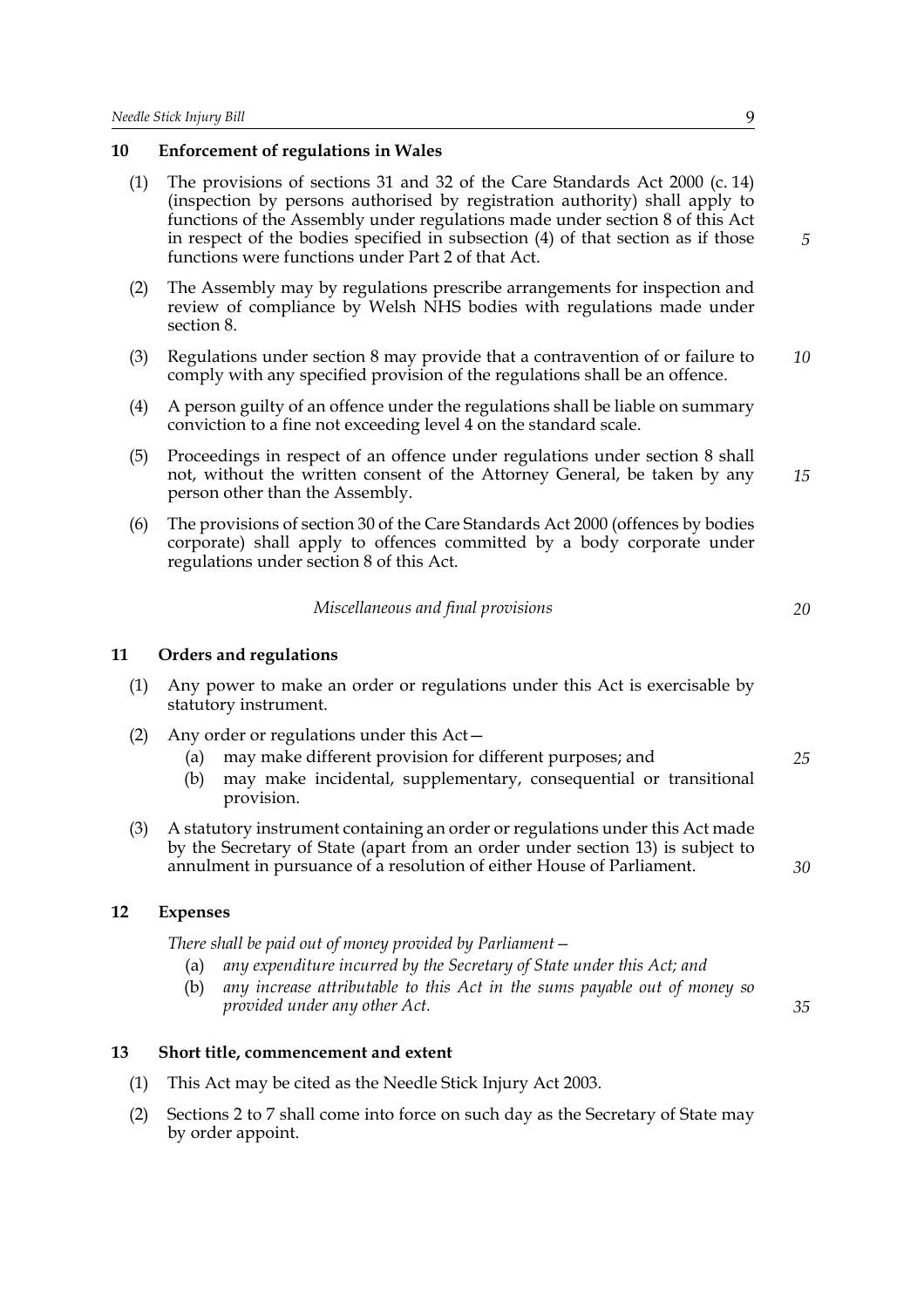- (3) Sections 8 to 10 shall come into force on such day as the Assembly may by order appoint.
- (4) An order made under subsection (2) or (3) may appoint different days for different purposes.
- (5) Sections 3(3) and 4 do not extend to Northern Ireland.
- (6) This Act (other than sections 3(3) and 4) extends to England and Wales only.